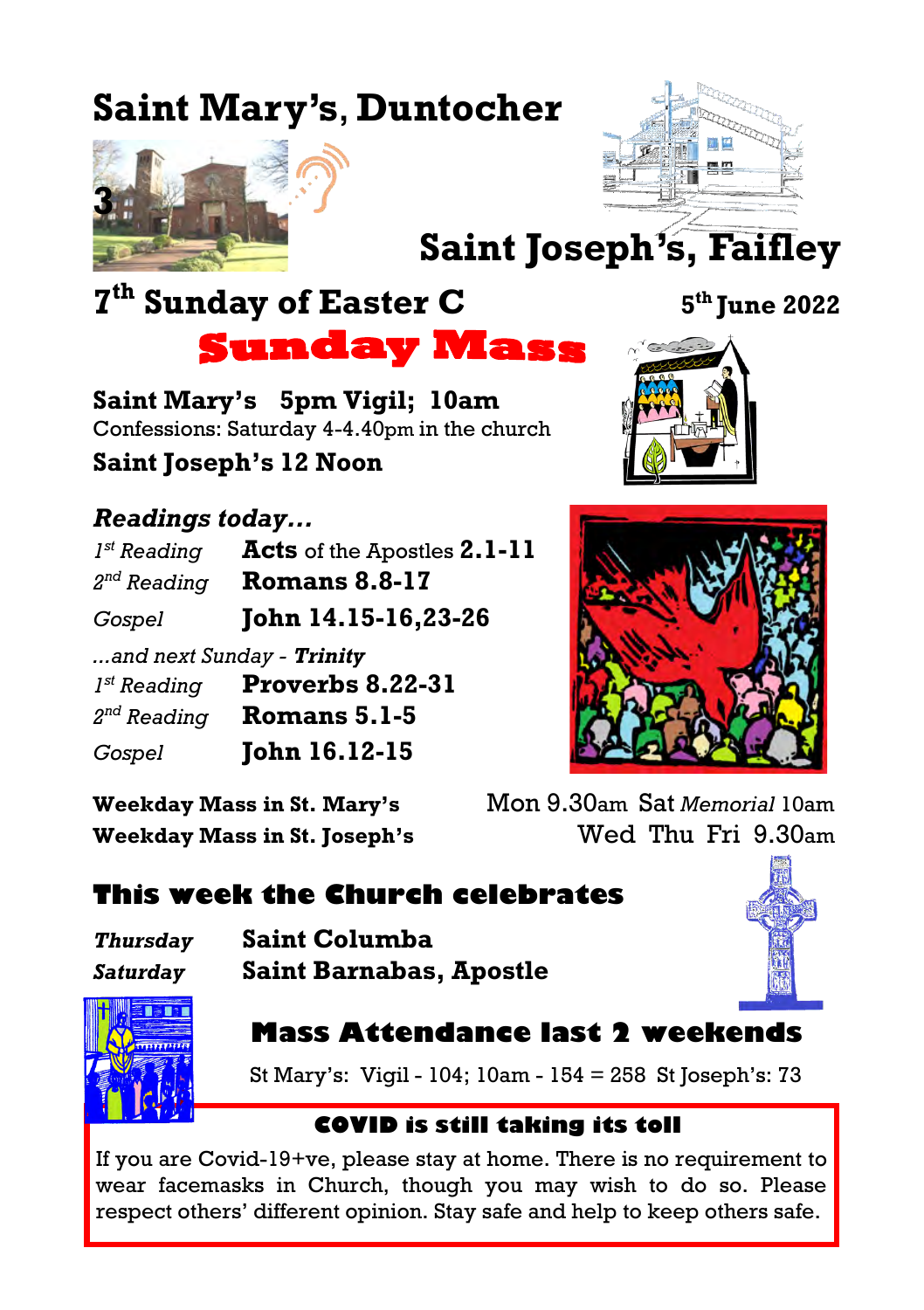#### **Sacrament of Confirmation**

Please remember the boys and girls of Primary 7 in St. Joseph's Primary School who will receive the Sacrament of Confirmation on Thursday night.





# Come Holy Spirit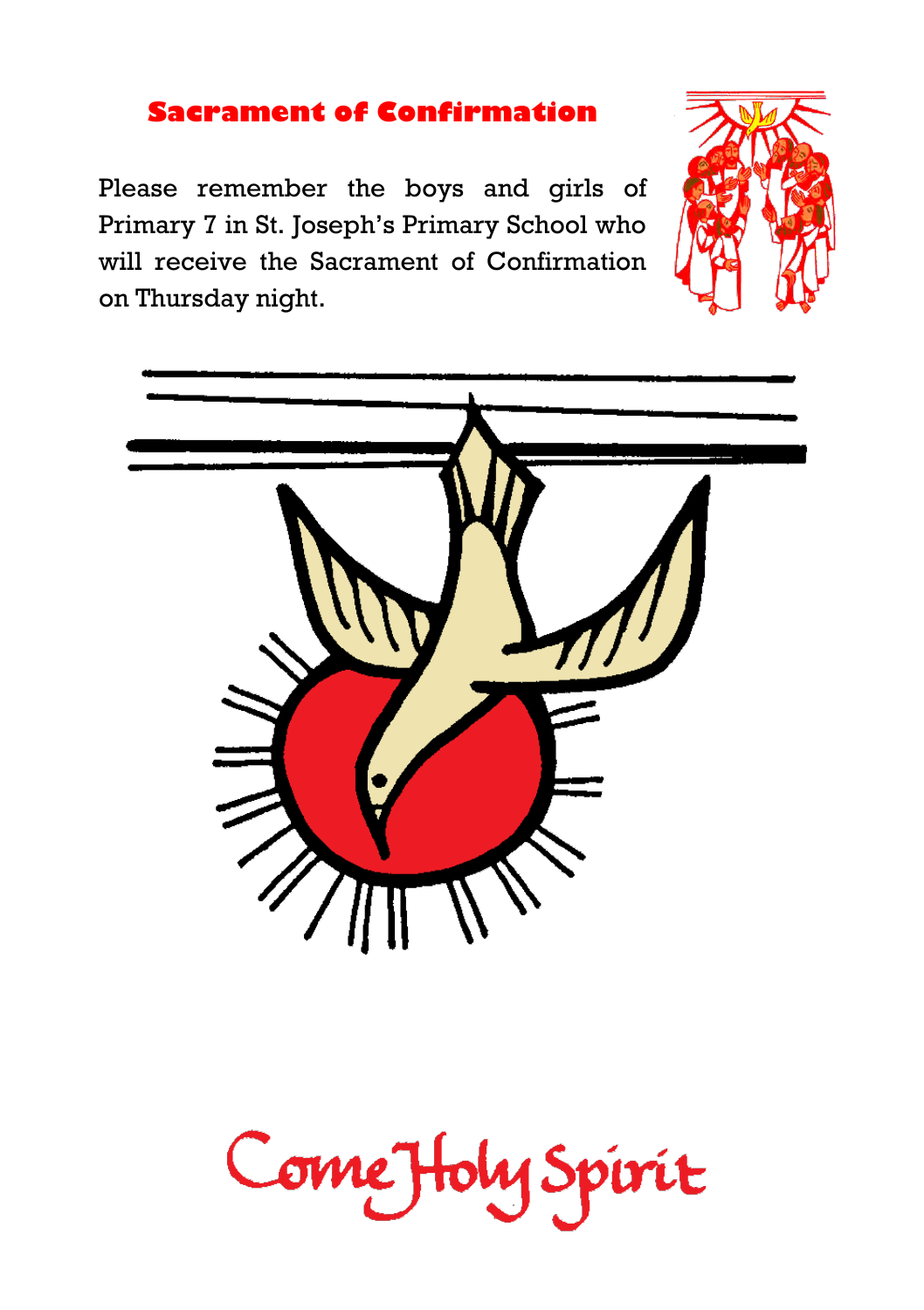| <b>Thank You</b>                                                                                 | <b>£ The Bottom Line £</b>    |                           |                            |    |              |  |  |
|--------------------------------------------------------------------------------------------------|-------------------------------|---------------------------|----------------------------|----|--------------|--|--|
| for your ongoing                                                                                 | Thank you for your generosity |                           |                            |    |              |  |  |
| support                                                                                          | <b>St Mary</b>                | <b>Gift Aid</b>           | <b>Collection Donation</b> |    | <b>Total</b> |  |  |
| Donations &<br>intentions<br>through the door<br>need a note to<br>tell us what they<br>are for. | 1st                           | £O                        | £843                       | £O | £843         |  |  |
|                                                                                                  | <b>May</b>                    | <b>Banked</b>             | Only appears monthly       |    | £0           |  |  |
|                                                                                                  | $2nd*$                        | £O                        | £574                       | £O | £574         |  |  |
|                                                                                                  | <b>May</b>                    | Banked♦                   | Only appears monthly       |    | £O           |  |  |
|                                                                                                  | <b>St Joseph</b>              | £0                        | £404                       | £O | £5404        |  |  |
|                                                                                                  | May                           | <b>Banked</b>             | Only appears monthly       |    | £0           |  |  |
|                                                                                                  | <b>Today: Day for Life</b>    | <b>Second Collections</b> | Next Week: Parish*         |    |              |  |  |

#### **Let the Children Live (Colombia)**

There is a Dinner-Dance in St. Stephen's Hall in on Saturday 18<sup>th</sup> June from 7pm-midnight: 3 course dinner with welcome drink, tea/coffee. Tickets £15pp. <sup>28</sup> Brendan: 07876 697423 or  $\hat{\sigma}$  ashtonb551@q-mail.com

#### **Outbreak of Dry Rot**

Sadly, dry rot has been discovered in one of the confessional boxes. After an inspection, it appears to be an isolated area. This work will start on Tuesday and last a working week.

#### **Bulletin**

The bulletin will stop on Sunday  $26<sup>th</sup>$  June and will start after the summer holidays on Sunday  $7<sup>th</sup>$  August.